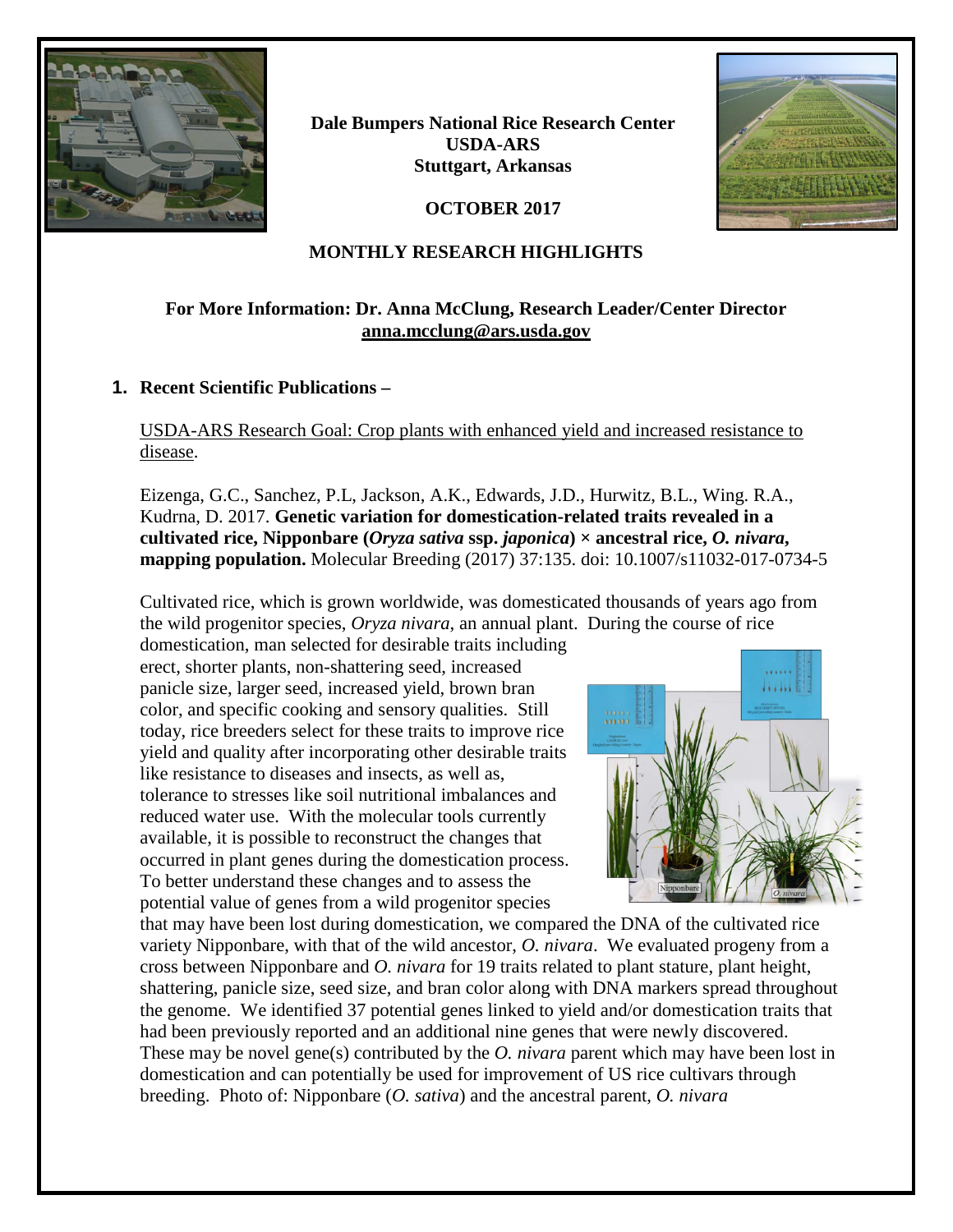#### **2. Technology Transfer**

#### **a. Formal Events:**

#### **To Research Community**

On October 22-26, 2017, Drs. Shannon Pinson and Georgia Eizenga of the Dale Bumpers National Rice Research Center, Stuttgart, AR, attended the Crop Science Society of America Conference in Tampa, Florida. Dr. Pinson made a presentation entitled "Genetic, Chemical, and Field Management Strategies for Reducing Accumulation of Arsenic in Rice Grains" in the symposium on Soil and Fertilizer Management for Food Crops to Improve Human Mineral Nutrition and Dr. Eizenga made a presentation entitled "Validation of Yield Component Traits Identified By GWA Mapping in a Rice *Tropical japonica* x *Tropical japonica* RIL Mapping Population" in the Genomics, Molecular Genetics and Biotechnology session.

On October 31, 2017, Dr. Yulin Jia was selected to be the US organizer for the Rice Functional Genomics Workshop to be held at the annual Plant and Animal Genome meeting in San Diego, California. Dr. Jia will co-chair 2018 workshop with two other international organizers, one from Japan and another from China, and will serve in this position for three years.

# **b. Informal Contacts**

Dr. Jinsong Bao, from the College of Agriculture and Biotechnology at Zhejiang University, Hangzhou, China visited the DBNRRC on October 13th. He presented a seminar on "Genetic bases of rice eating and nutritional quality" and visited with the staff regarding grain quality research.